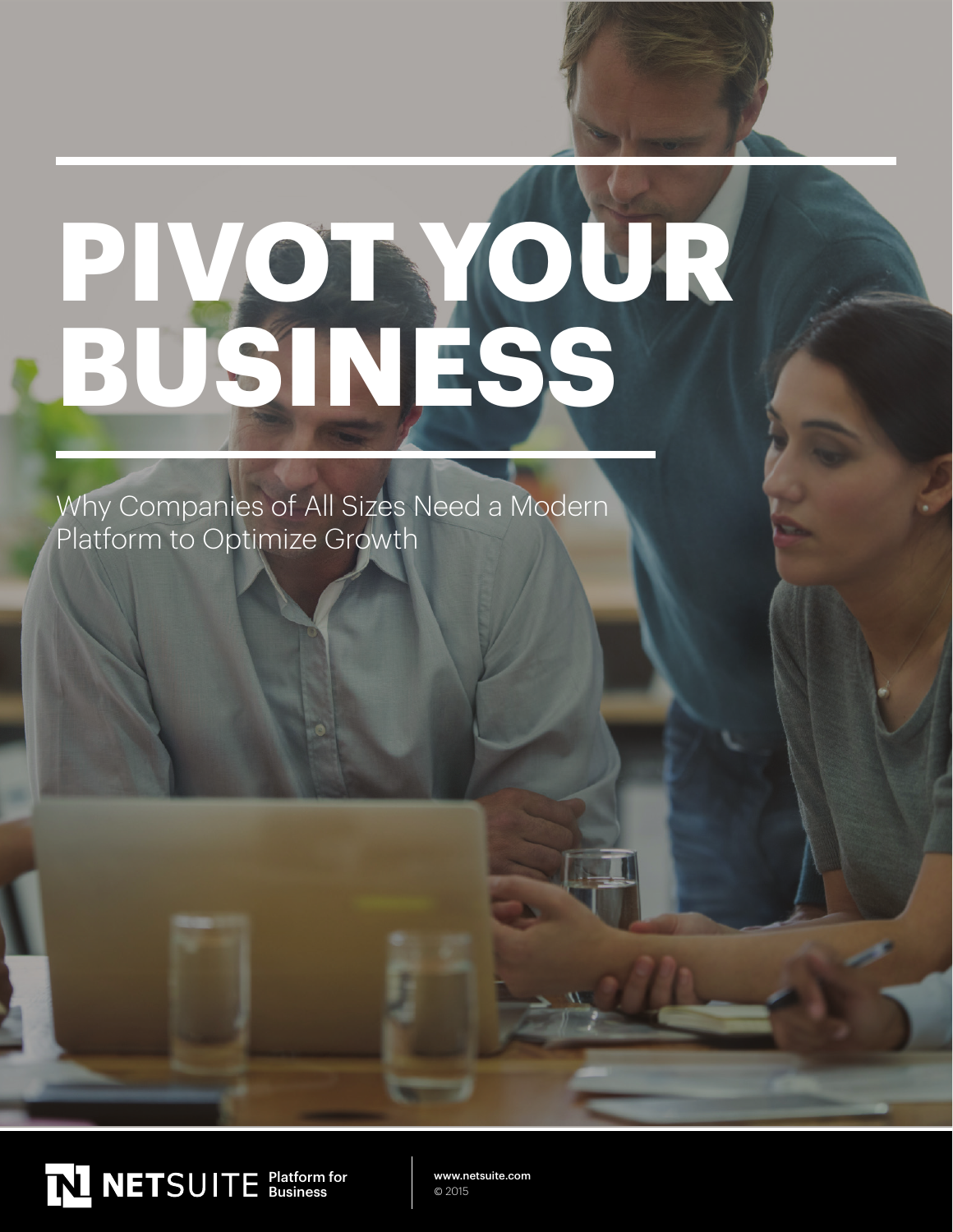## **PIVOT YOUR BUSINESS**

Why Companies of All Sizes Need a Modern Platform to Optimize Growth

The pace of change in business today is unprecedented. According to recent research from Boston Consulting Group<sup>1</sup>:



#### **This is Quite a Wake-up Call for Business Leaders Across All Industries**

Think about it. Businesses have a one-in-three chance of not making it through the next five years. As Boston Consulting Group astutely points out, this falls within the typical tenure of a Chief Executive as well as a standard time horizon for investors. 50 years ago, this same risk would have been only 5 percent.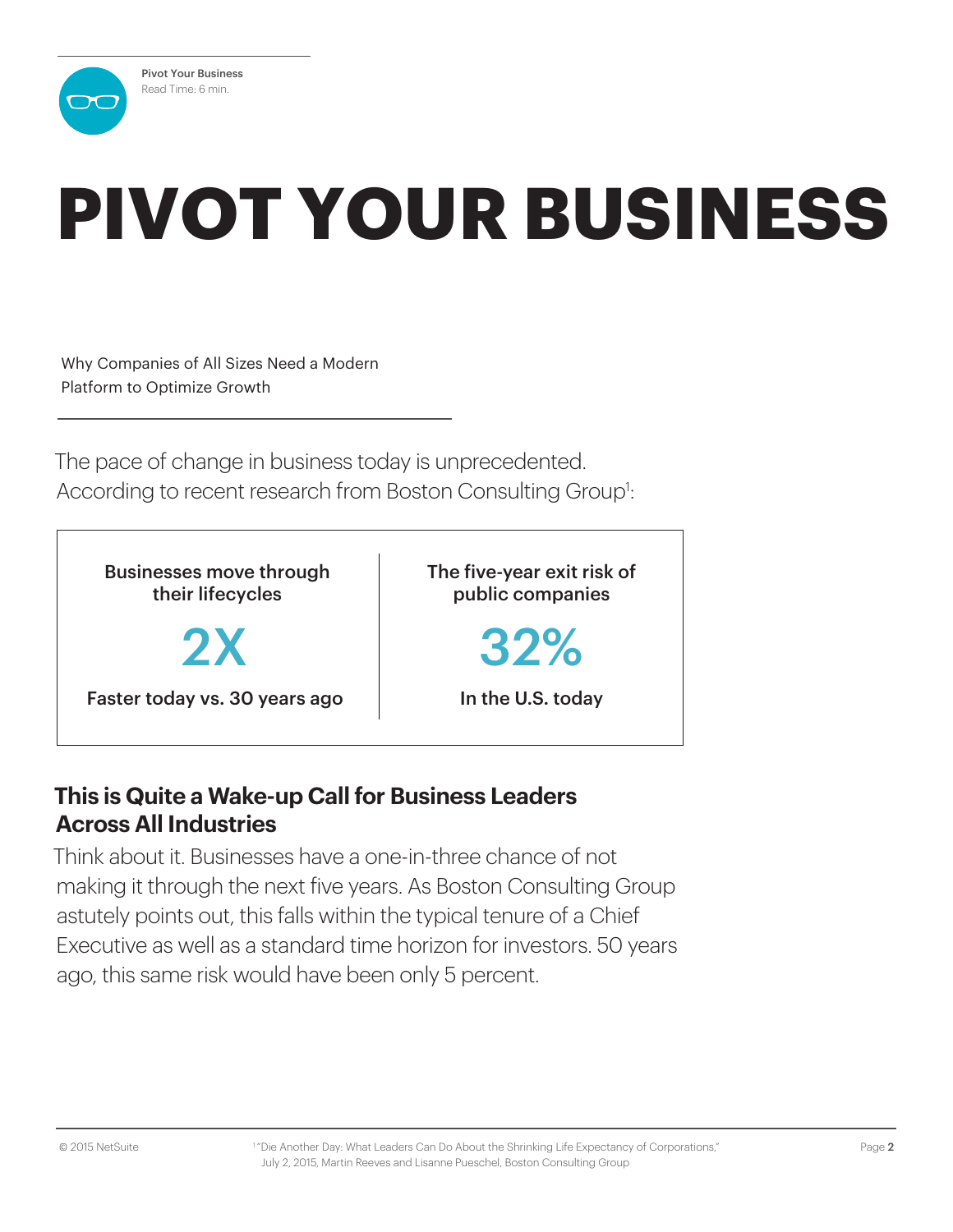"We've seen phenomenal growth in our business and, as we look to expand and transform the food delivery experience, we know NetSuite's global capabilities will allow us to quickly and easily expand into new countries and take advantage of the ever increasing demand for food delivery services." - Emma Whibley, Finance Director, Deliveroo

Beyond the obvious, what does this all mean for modern businesses? For starters, it has never been more important to match company vision with current market dynamics and continuously adapt as circumstances change. Otherwise, companies are likely to experience deteriorating performance and productivity that could require risky transformation initiatives.

#### **The Quick are Disrupting the World**

The good news is that there are vast opportunities available to businesses of all types, sizes and across geographies that are prepared to move fast, pivot when needed and seize their moment.

#### **In Virtually Every Industry, Separating the Winners and Losers Starts with Having a Strong Vision**

This is all about visualizing a broad roadmap your company establishes, executes and adapts in pursuit of its strategic objectives. This vision should cover all critical aspects of the business—the products or service you deliver, the customer needs you meet and the technology platform you use to manage and grow your business. Financial and business management choices made to support vision can profoundly influence a company's fortunes as it matures and the need to adapt becomes greater. Simply put, is the business equipped with technology that enables it to move fast and accelerate growth?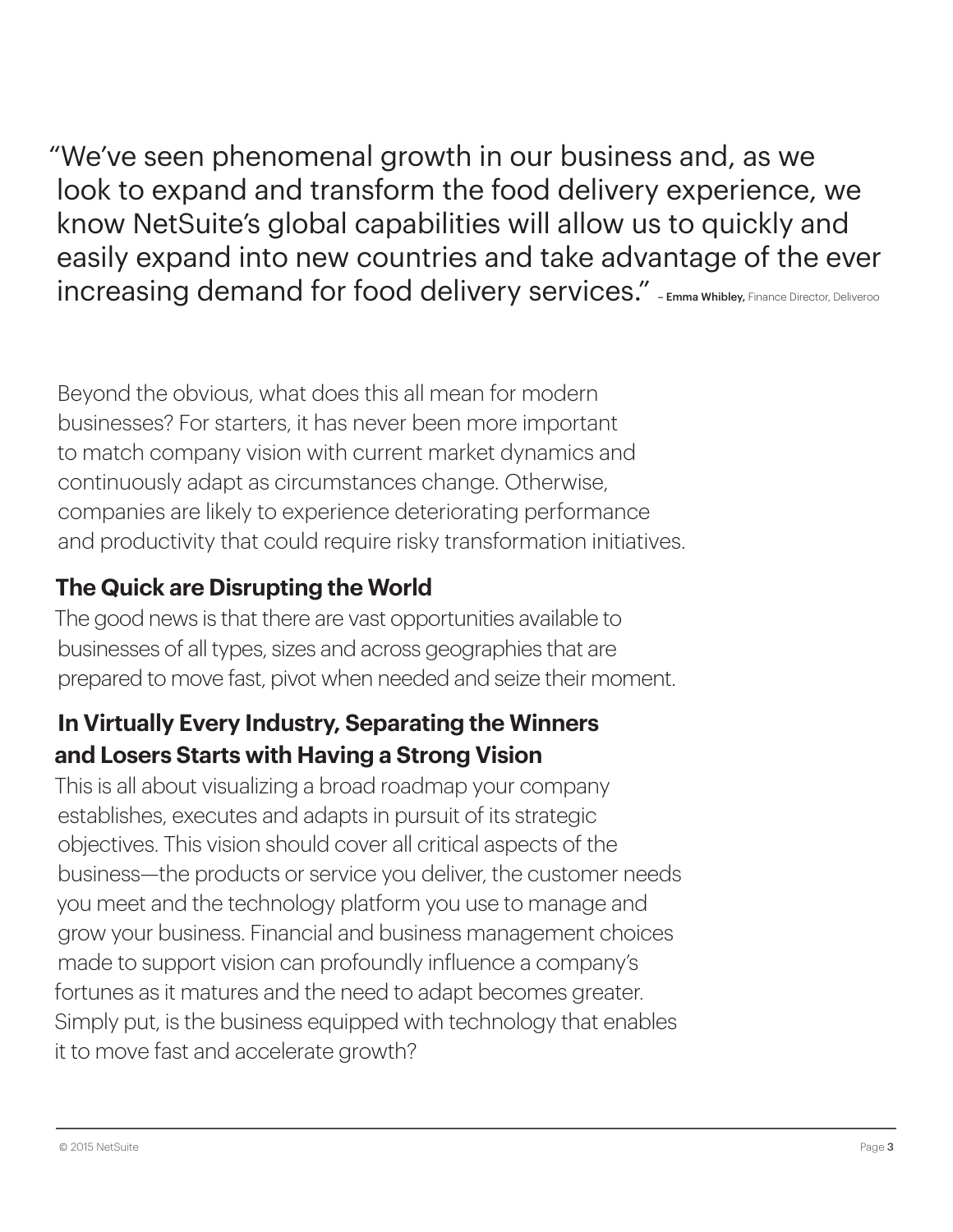

"Running our business on a highly flexible and adaptable platform like NetSuite enables Pebble to scale more seamlessly and helps position us to achieve our longer term goals. As one of the front runners in the charge for on-the-body computing, we are constantly evolving our business process in order to stay ahead. NetSuite lets us handle our rapid growth and scale needs and allows us to keep our steadfast focus on continuing to build and deliver great products and customer experience."

> Marin Tchakarov Chief Financial Officer, Pebble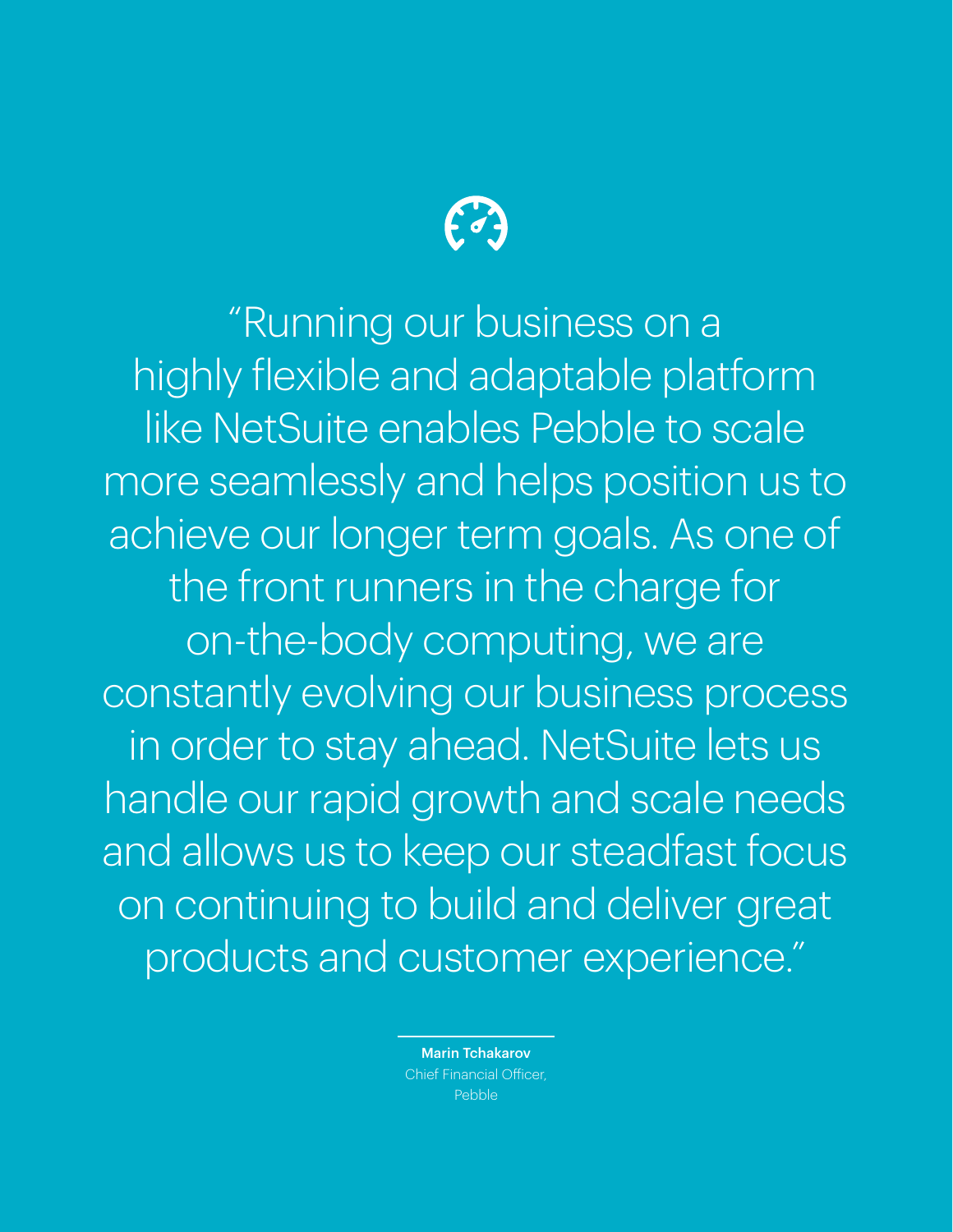Take for example a 10-person startup business looking to use software to manage its financials. Turning to QuickBooks initially is by all accounts a reasonable choice that offers a company of that size the basic functionality it needs and some room for growth. However, as growth accelerates and financial processes become more complex, the company will be very quickly forced into deploying standalone applications and customizing spreadsheets. It will not be long before these non-integrated processes and ad-hoc applications begin to impact performance and hinder productivity. There has to be a better way.

An important development for modern businesses is that cloud computing has come of age. Evidence of this from independent sources is virtually everywhere:

- Spending on cloud computing infrastructure and platforms will grow at a 30 percent CAGR from 2013 through 2018 compared with 5 percent growth for the overall enterprise IT (Goldman Sachs).
- By 2016, there will be an 11 percent shift of IT budget away from traditional in-house IT delivery, toward various versions of cloud computing as a new delivery model (IDC).
- By 2018, more than 60 percent of enterprises will have at least half of their infrastructure on cloud-based platforms (Saugatuck Technology).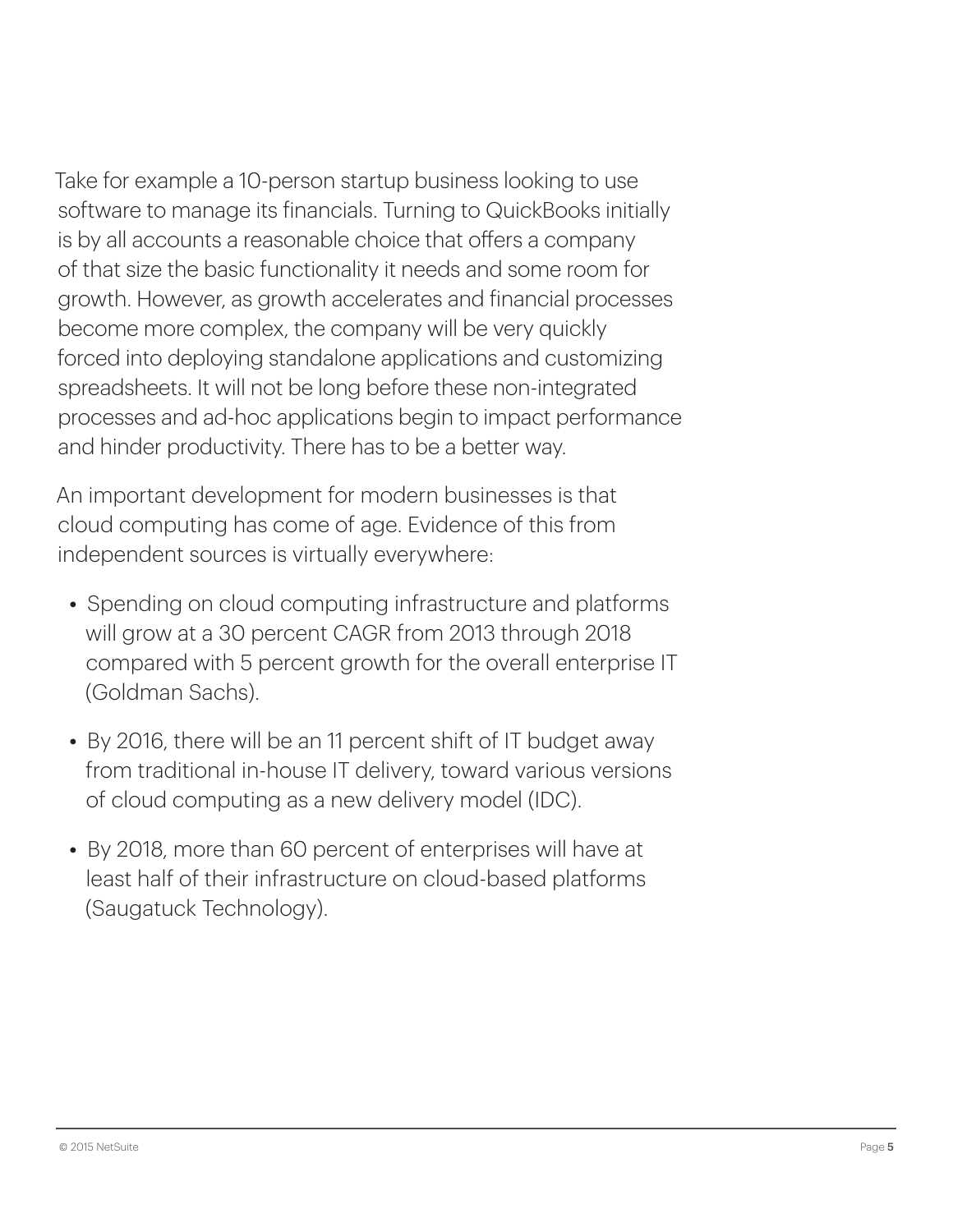

"We felt that having a single, cloud-based system worldwide with NetSuite would be an ideal solution for our business. The ability to scale the company very quickly with a system that allows the rapid introduction of new entities has been very valuable. The ROI with NetSuite was considerably better than its closest competitor."

> Alan Black Chief Financial Officer, Zendesk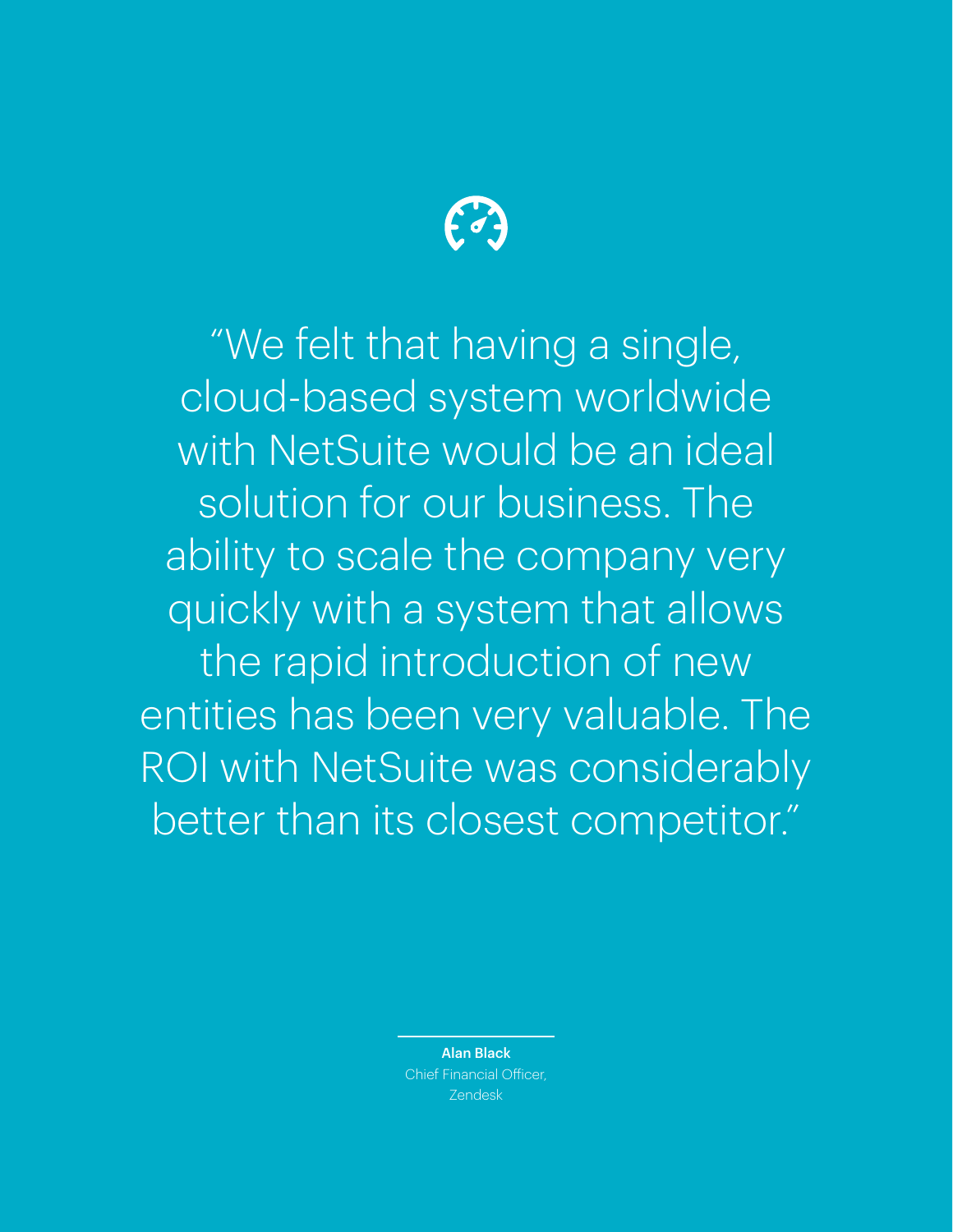There are clearly some very significant advantages to a cloud platform:

- Quick and affordable deployment
- Ability to scale in support of future growth
- Ease of administration and management
- Highly flexible with built-in intelligence
- Unified view across the business



As a pioneer in cloud computing and one of Forbes' most innovative growth companies in 2015, NetSuite uniquely understands the power and value of a cloud-based business management software. We also put our money where our mouth is and run our business on NetSuite, today having grown to over 4,100 employees serving more than 24,000 organizations and subsidiaries—midsize to large enterprise—all over the world.